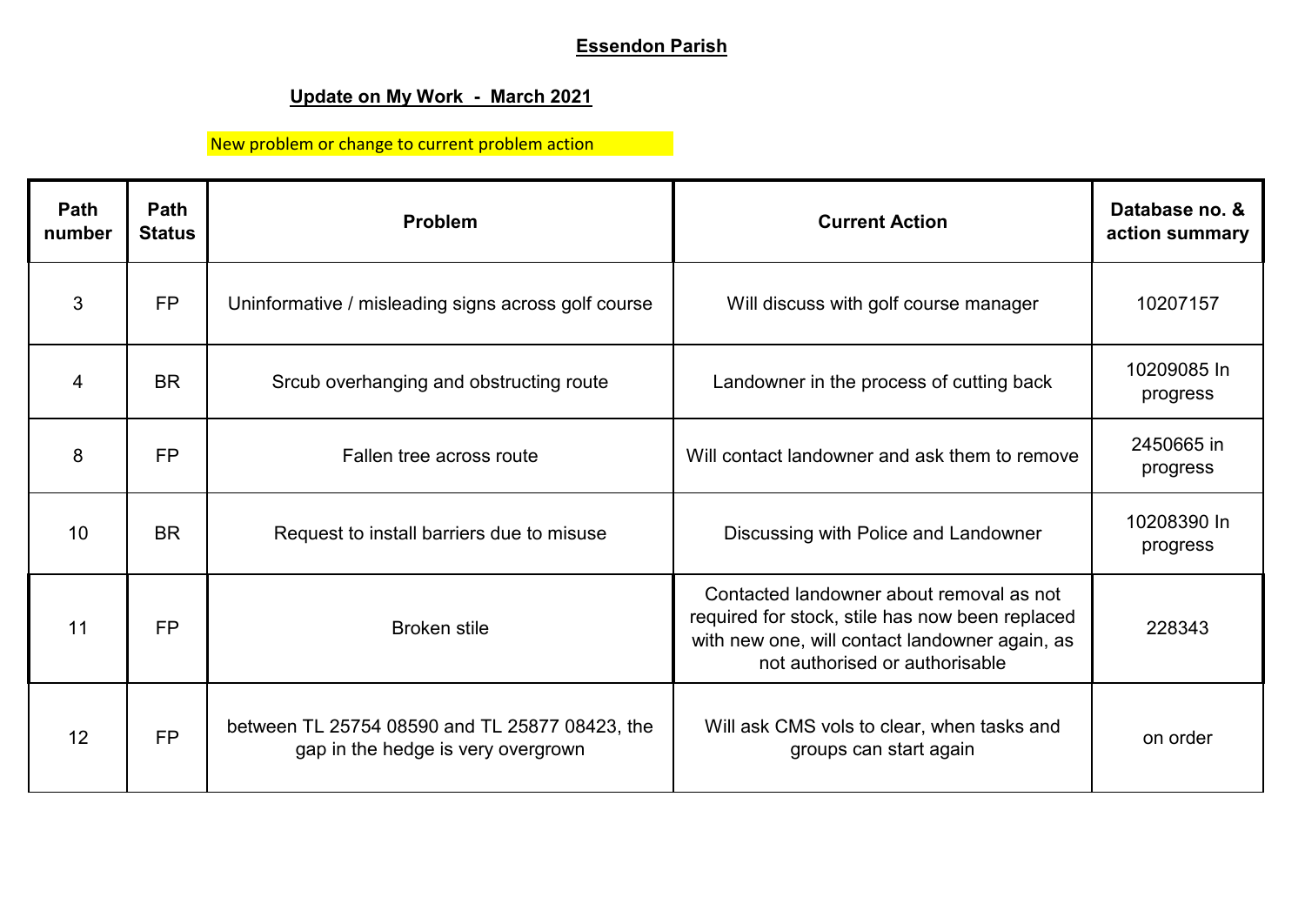## **Essendon Parish**

| 13 | <b>FP</b>   | Scrub within path forcing walkers more into field, needs<br>cutting back to field boundary | Will look at CMS vols cutting back                                                                                                             | 10209500                |
|----|-------------|--------------------------------------------------------------------------------------------|------------------------------------------------------------------------------------------------------------------------------------------------|-------------------------|
| 13 | FP          | <b>Signpost leaning</b>                                                                    | Rusted too, so will replace, now replaced                                                                                                      | done                    |
| 13 | FP          | Fallen waymark post at the junction of Essendon 013 &<br>017                               | Will ask CMS vols to reinstall / replace, when<br>tasks and groups can start again, contractor<br>reinstalled                                  | 2450784 done            |
| 14 | <b>BOAT</b> | <b>Signpost fallen over</b>                                                                | Will replace, now replaced                                                                                                                     | 2421599 Done            |
| 15 | <b>FP</b>   | Misuse by motorbikes                                                                       | Awaiting evidence from Police and Landowner                                                                                                    | 10209502                |
| 16 | <b>FP</b>   | Trees planted in footpath now narrowing the width                                          | will write to house / land owner and as they are<br>removed                                                                                    | 10207159                |
| 18 | <b>BR</b>   | Security camera installed on bridleway                                                     | <b>Discussing with Enforcement Officer</b>                                                                                                     | 10204353                |
| 18 | <b>BR</b>   | Fencing installed in bridleway                                                             | <b>Discussing with Enforcement Officer</b>                                                                                                     | 10204354                |
| 19 | <b>FP</b>   | New fence being installed in footpath                                                      | Measured and contacted landowner, width being<br>discussed, walkers may make MOD app for width<br>claim, no futher information or App received | 10203603 Noted          |
| 20 | <b>FP</b>   | New fence installed in footpath narrowing width                                            | <b>Contacted householder</b>                                                                                                                   | 10209655 in<br>progress |